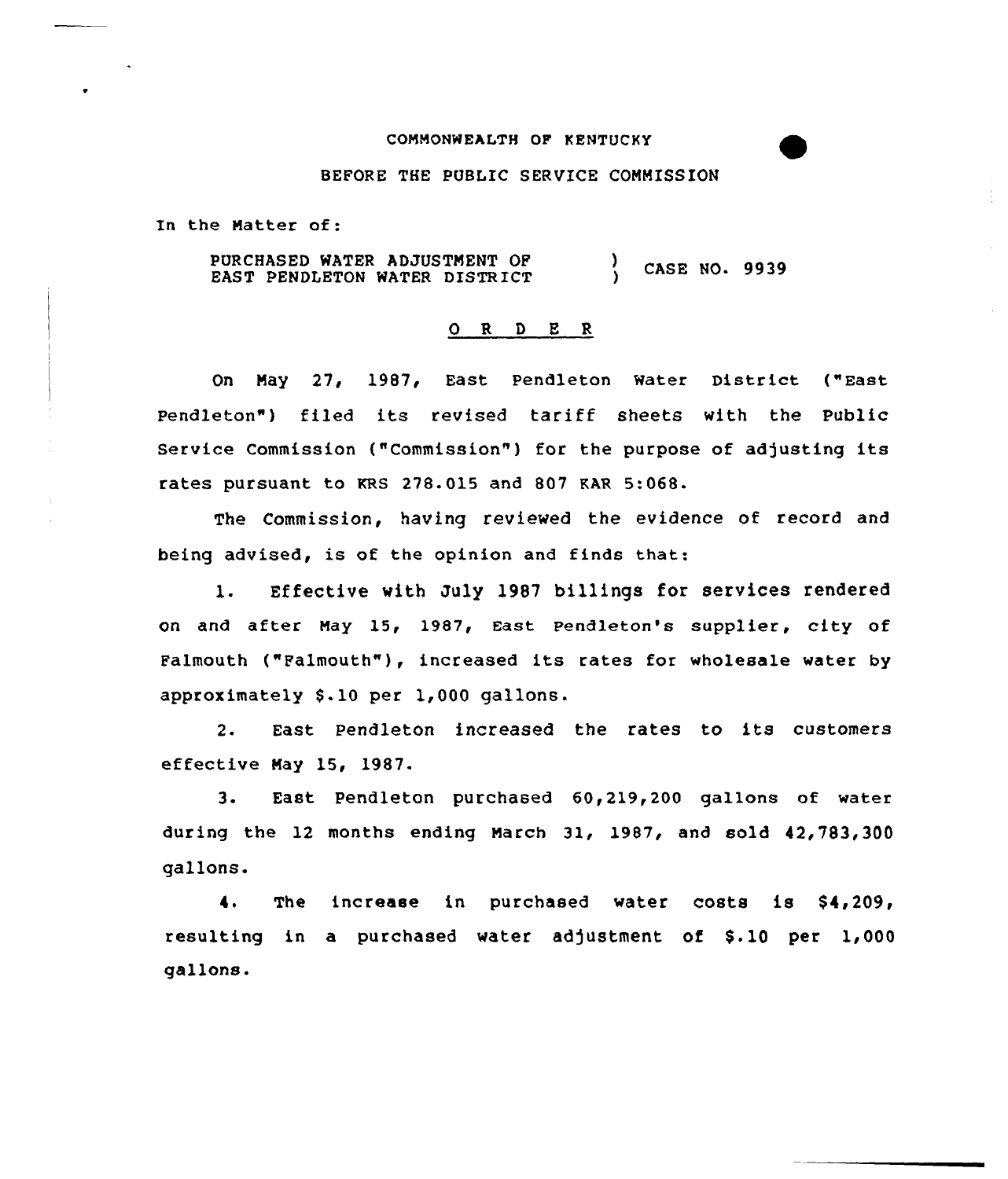5. East Pendleton's calculations and tariffs are incorrect in that the water costs were computed at the single rate charged for volumes over 50,000 gallons rather than Palmouth's declining block schedule. Further, its sales were adjusted to reduce its unaccounted-for water to 15 percent. No adjustment for water loss is required by KRS 278.015. The correct calculations are shown in Appendix B.

6. The purchased water adjustment in the amount of \$.10 per 1,000 gallons of water and the rates in Appendix <sup>A</sup> should be approved.

IT IS THEREFORE ORDERED that:

1. The purchased water adjustment and rates filed by East Pendleton are hereby denied.

2. The purchased water adjustment in the amount of \$.10 per 1,000 gallons and the rates in Appendix <sup>A</sup> be and they hereby are approved, effective for services rendered on and after Nay 15, 1987.

3. Within 30 days of the date of this Order, East Pendleton shall file revised tariff sheets setting out the rates approved herein.

4. Within 30 days of the date of this Order, East Pendleton shall file a copy of the notice to its customers and verification that such notice has been given.

 $-2-$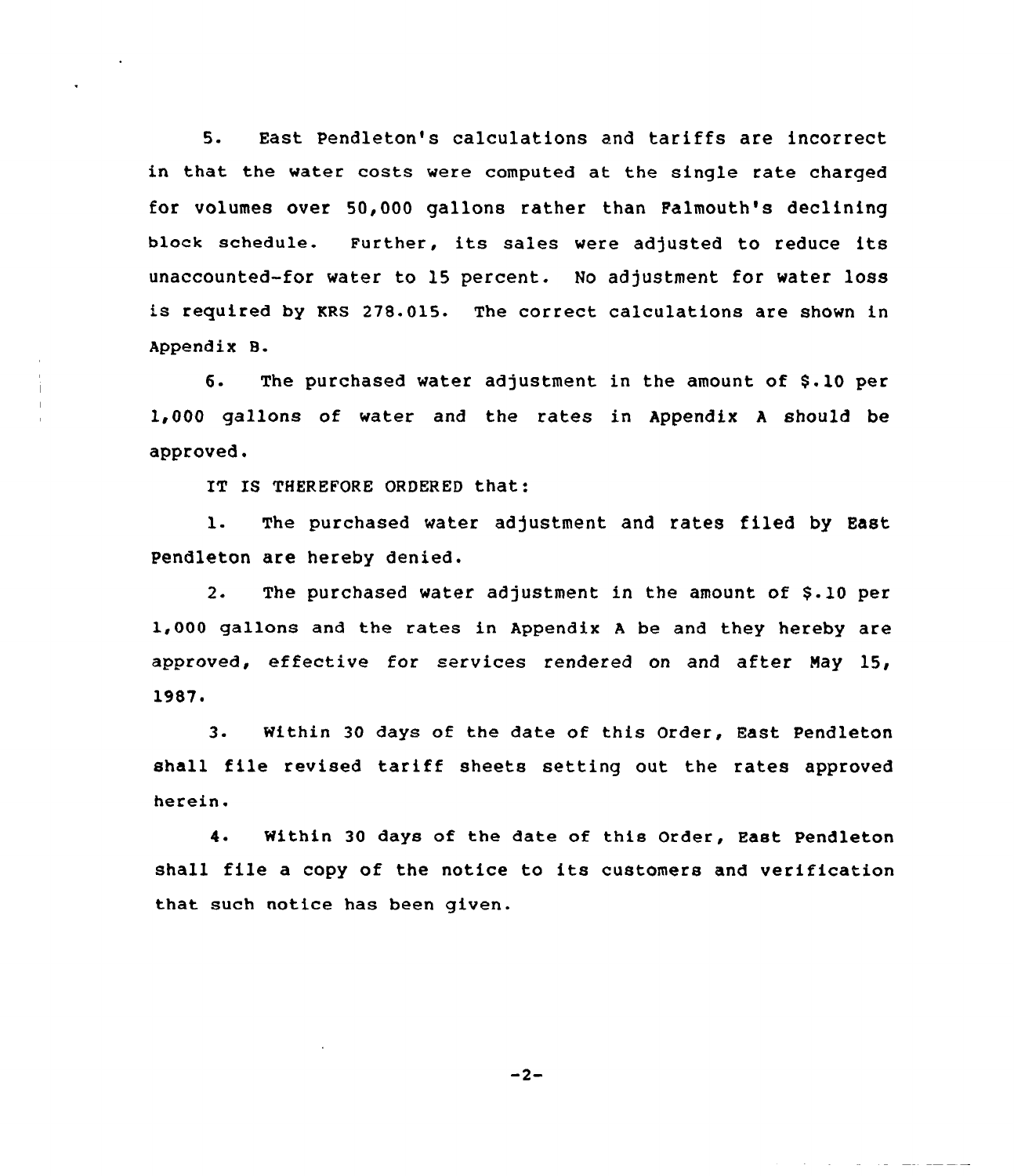Done at Frankfort, Kentucky, this 22nd day of June, 1987.

PUBLIC SERVICE COMMISSION

Chairman l. D. Hemon Vice Chairman

man J oner

ATTEST:

j.

Executive Director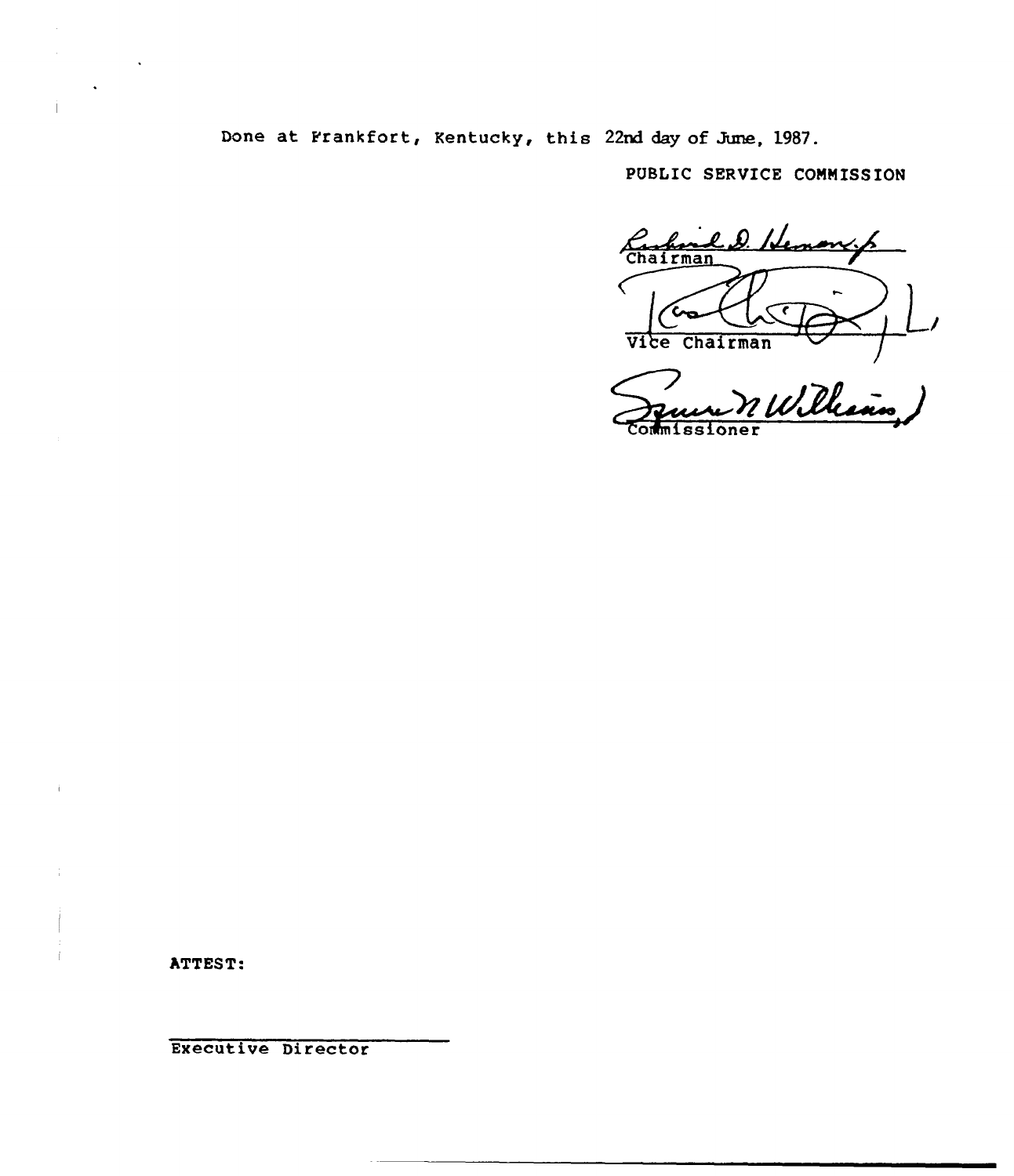# APPENDIX A

# APPENDIX TO AN ORDER OF THE KENTUCKY PUBLIC SERVICE COMMISSION IN CASE NO- 9939 DATED 6/22/87

The following rates and charges are prescribed for the customers in the area served by East Pendleton Water District. All other rates and charges not specifically mentioned herein shall remain the same as those in effect under authority of this Commission prior to the effective date of this Order.

#### RESIDENTIAL

## OSAGE BLOCKS

 $\mathcal{L}$ 

المتحارب والمتحالي والمستناد المتحالية

First 1,000 gallons Next 99,000 gallons Over 100<000 gallons

<sup>3</sup> 85 per 1,000 gallons 3.40 per 1,000 gallons

# BLACK RIVER MINING COMPANY

Monthly Meter Charge First 100,000 gallons Over 100,000 gallons \$ 300.QQ Ninimum Bill 3.85 per 1,000 gallons 3.40 per 1,000 gallons

#### KINCAID LAKE PARK

| First 100,000 gallons |                      | \$590.00 Minimum Bill |  |                        |
|-----------------------|----------------------|-----------------------|--|------------------------|
|                       | Over 100,000 gallons |                       |  | 3.40 per 1,000 gallons |

#### MT. AUBURN APARTMENT

First 20,000 gallons Next 80,000 gallons Over 100,000 gallons

\$ 83.25 Minimum Bill 3.85 per l,000 gallons 3.40 per 1,000 gallons

## E. MORRIS TRUCK STATIONS

All Water

\$ 3.40 per 1,000 gallons

810.10 Minimum Bill

RATES